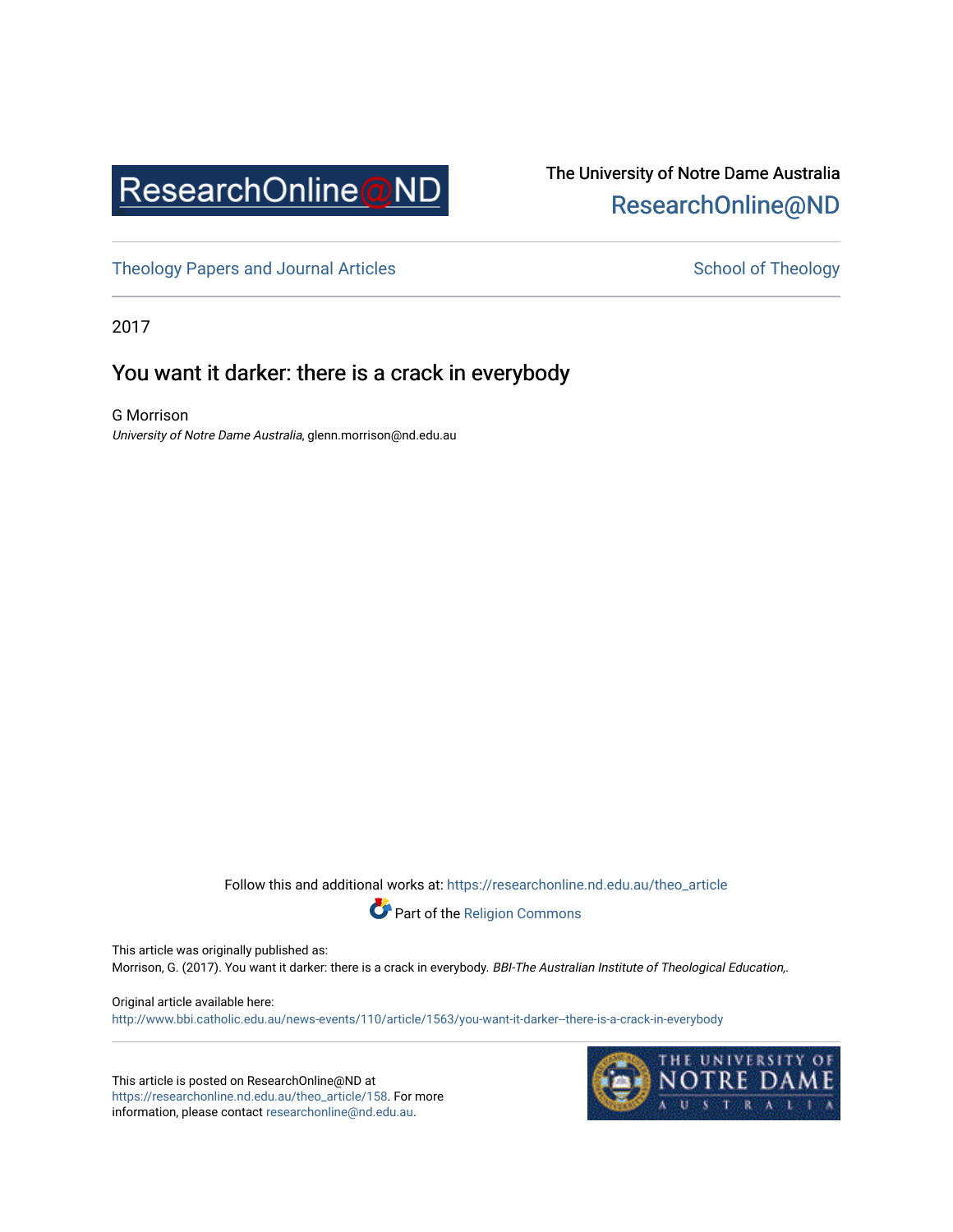This article was republished with permission from "BBI-The Australian Institute of Theological Education".

This is the author's version of an article published in the *BBI: The Australian Institute of Theological Education: News* on 6 March 2017, available online at [http://www.bbi.catholic.edu.au/news-events/110/article/1563/you-want-it-darker--there-is-a](http://www.bbi.catholic.edu.au/news-events/110/article/1563/you-want-it-darker--there-is-a-crack-in-everybody)[crack-in-everybody](http://www.bbi.catholic.edu.au/news-events/110/article/1563/you-want-it-darker--there-is-a-crack-in-everybody)

Morrison, Glenn. (2017) *You want it darker: there is a crack in everybody*. Retrieved from [http://www.bbi.catholic.edu.au/news-events/110/article/1563/you-want-it-darker--there-is-a](http://www.bbi.catholic.edu.au/news-events/110/article/1563/you-want-it-darker--there-is-a-crack-in-everybody)[crack-in-everybody](http://www.bbi.catholic.edu.au/news-events/110/article/1563/you-want-it-darker--there-is-a-crack-in-everybody)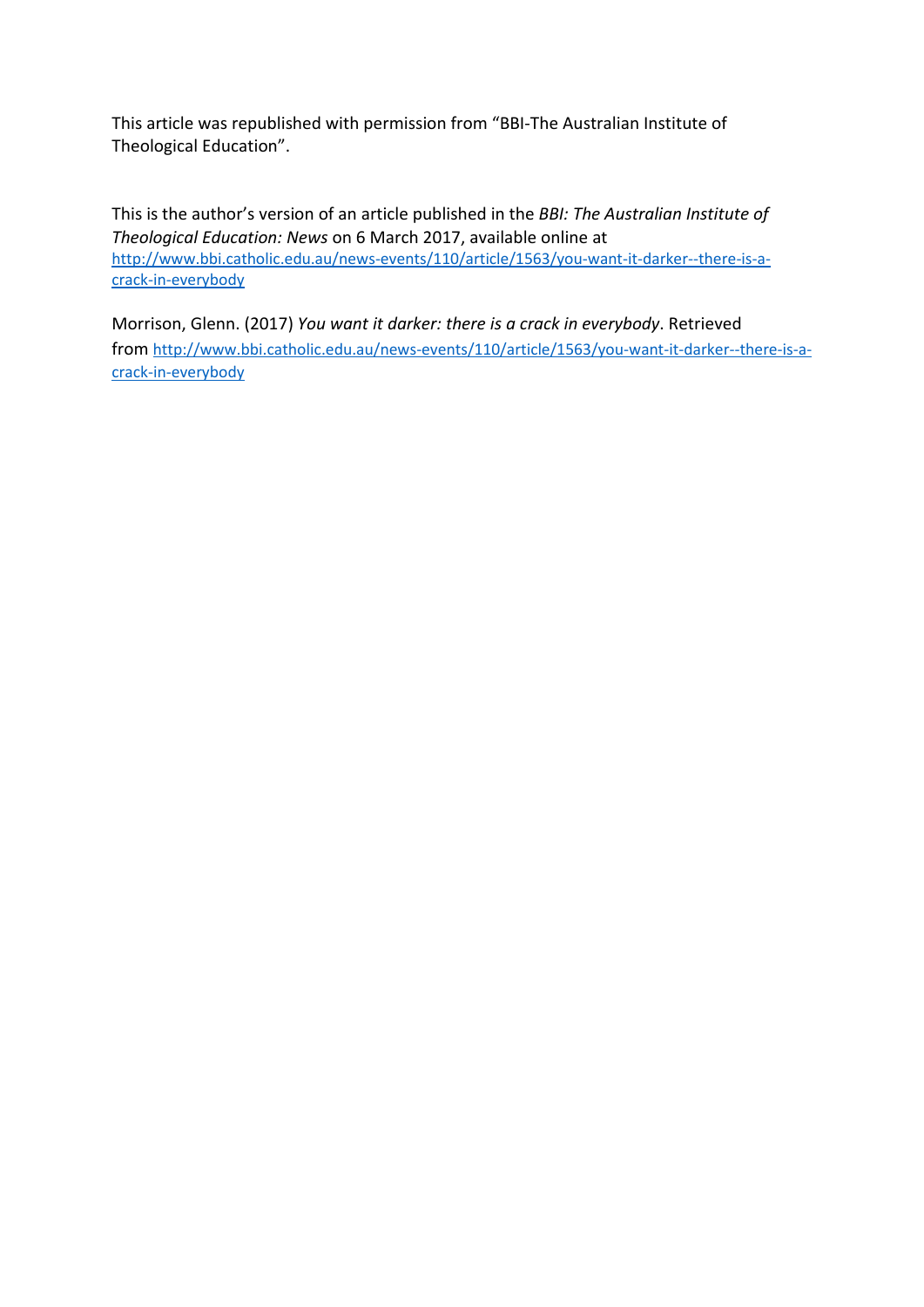## You Want It Darker: there is a crack in everybody

## By Glenn Morrison

There is a crack of humiliation and brokenness in everybody. Both our mission and identity have everything to do with letting God's unconditional light of love and healing into 'the crack'. Last year on retreat with Jean Vanier, I heard him speak earnestly about 'the crack' in our vulnerable, wounded selves. The very things that have wounded and humiliated us, broken our hearts and crushed our spirits (cf. Ps. 34:18) help up to discover the presence of God in our deepest selves. In the depths of our identity lies a mission to be seen and loved just as we are. The crack lets in the light of God, a light of unconditional love, where we may see the glory of creation, including ourselves!

Reflecting on the crack, Vanier would refer to the life of Etty Hillesum, the dutch Jew who died in Auschwitz. He referred to Etty writing of a 'secret innocence'. Vanier developed this in terms of relating to disabled people, of discovering their 'secret innocence,' the time before conception of being with God, of bringing people together through peace. This is quite mysterious as it relates God as the source of our existence, and the very work of looking at others with kindness. I wonder if this is a love coated in silence, teaching us how to listen to others with deep silence, taking care of what we have to say, and uttering mercy and loving kindness with a warm smile and gentle eyes.

Have you ever listened to Leonard Cohen's song, "You Want it Darker"? His haunting song comes with a refrain, "Hineni, hineni, Hineni, hineni" which he translates loosely in the following verse, "I'm ready, my lord". Hineni in Hebrew means "Here I am", which Moses uttered upon hearing God calling to him at "Horeb, the Mountain of God" (Exodus 3:1-4). God shares with Moses about the "crack", the sufferings of the Israelites; the Lord has heard their cry and seen their misery (Ex 3:7). Cohen, almost touching upon the cries of the Israelites, laments in his song, "A million candles burning for the help that never came". Some memories are indeed too close, too overwhelming for our minds to process. So we forget and become haunted by the latest trauma. The cries and misery pierce through the cracks, often forgotten, with the most recent making all things darker and darker. But Cohen reminds us of the need to move from memory to hope by uttering, "Hineni, hineni, hineni, hineni, I'm ready, my lord".

The Lord is ready to draw out the secret innocence of our being, that initial innocence where we flow from the hands of God into our Mother's womb. Here we become reborn (Cf. Jn 3) to encounter God's Word. So in a similar way where Abram became Abraham, Sarai became Sarah, Jacob became Israel, and Jesus ben Joseph became the Christ, we can find that our vocation and mission lies in taking up the identity of becoming children of God (1 Jn 3:1), knowing the Father and the Father's forgiveness ... of being free of memories of humiliation and brokenness and moving into hope.

Together, both Jean Vanier and Leonard Cohen help us to understand that the healing voice of God resonates in our vulnerability and deep emotions. God's word, "You are precious, you are important, you have value," pours out of the crack, and becomes the very response to a haemorrhaging heart lamenting "You want it darker. Hineni, hineni, hineni, hineni, I'm ready, my lord'. The light of God, helping us to discover our initial innocence, shares a taste of joy and hope for the world to come. Here, we might begin to partake of a messianic moment – something almost Eucharistic – which orients our heart and mind towards the realisation that something new is occurring. Isaiah spoke of this when he writes: "Do not remember the former things, or consider the things of old. I am about to do a new thing; now it springs forth, do you not perceive it? I will make a way in the wilderness and rivers in the desert." (Isa 43:18-19) Yes, God in Jesus the Christ is doing something ever new, calling us to